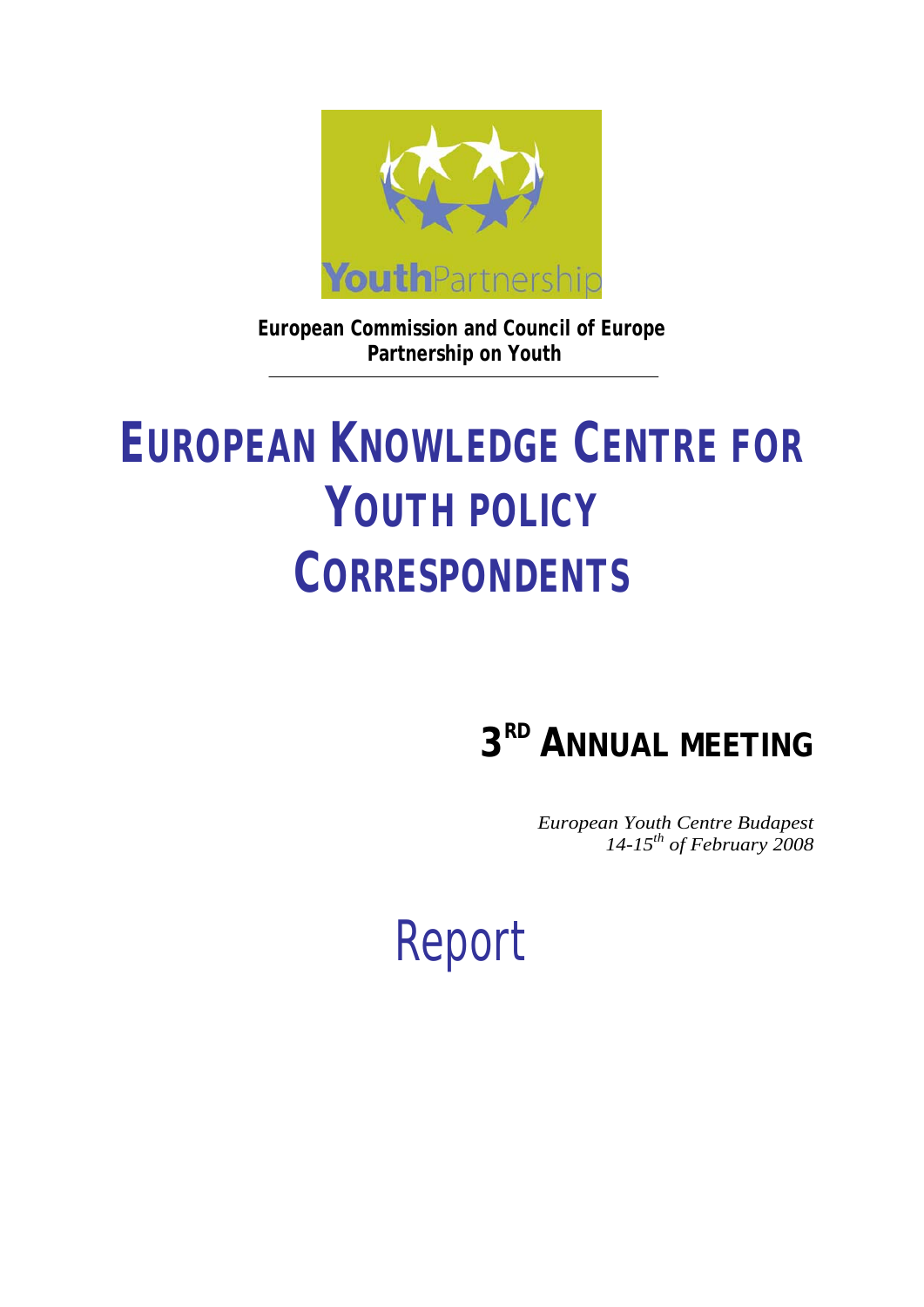# **I. Participants**

From the 18 correspondents participating in the meeting (see Pax list below) four had recently been nominated as EKCYP-correspondents: Angeliki Molschou for Greece (Ministry of National Education), Aurelija Reinikyte for Lithuania (Department of Youth Affairs, Ministry of Social Security and Labour), Marti Taru for Estonia, (Estonian Youth Institute) and Adam Spalensky for the Czech Republic (National Institute for Children and Youth).

Manfred von Hebel participated for the European Commission (15<sup>th</sup> of February) and the chair of the network of researchers, Howard Williamson, was welcomed to join the meeting for the first day.

From side of the Partnership were present: Hanjo Schild (Partnership coordinator), Marta Medlinska (Research Officer) and Philipp Boetzelen (EKCYP-coordinator).

# **II. Welcome & Adoption of the agenda**

The participants were welcomed by the coordinator of the European Knowledge Centre for Youth Policy (EKCYP) and the agenda of the meeting was adopted.

# **III. Update**

Following the introduction of participants, Philipp Boetzelen and Marta Medlinska gave an update about partnership activities in 2008 and specifically the EKCYP.

The main items of relevance for the EKCYP were:

A) Information on the last quality group meeting:

- In the last meeting of the quality group the amendment of of the questionnaires had been finalised. The questionaires were already sent to the correspondents network.
- A discussion regarding the validation of county sheets and questionnaires which concluded that the validation by the national ministry of the relevant country was essential and could not be replaced by any other validation procedure; however additional forms of validation should be envisaged and discussed during this meeting (see also V).
- The quality group also discussed the knowledge provision on the so called transversal youth policy topics (employment, social inclusion, health and well being) in the EKCYP country information, which had already been announced at occasion of the 2<sup>nd</sup> meeting of EKCYP-correspondents. A provisional structure of country specific fact sheets on these issues was discussed and should be further reviewed in this 3rd meeting of EKCYP-correspondents.
- B) General information and workplan 2008

At the time of the meeting, 35 correspondents were formally nominated; 19 country sheets and 12 sets of questionnaires for/on 2007 had already been received. They were at present checked by the Partnership; for those countries were there was no information regarding validation by the ministry, the country sheet was sent for information to the national representative of the European Steering Group Commitee for Youth. The country sheets [would be published on the website following this meeting at \[http://www.yout](http://www.youth-partnership.net/youth-partnership/ekcyp/Country_2007)hpartnership[.net/youth-partnership/ekcyp/Country\\_2007](http://www.youth-partnership.net/youth-partnership/ekcyp/Country_2007)].

Regarding the implementation of the new transversal topics, Marta Medlinska mentioned that a call for tender for a team of experts was being prepared and would be published shortly after this meeting. The role of the correspondents would be to support the selected expert team with regards to national sources of information and data in case this was necessary. (for the further discussion regarding this topic please see VII and VIII ).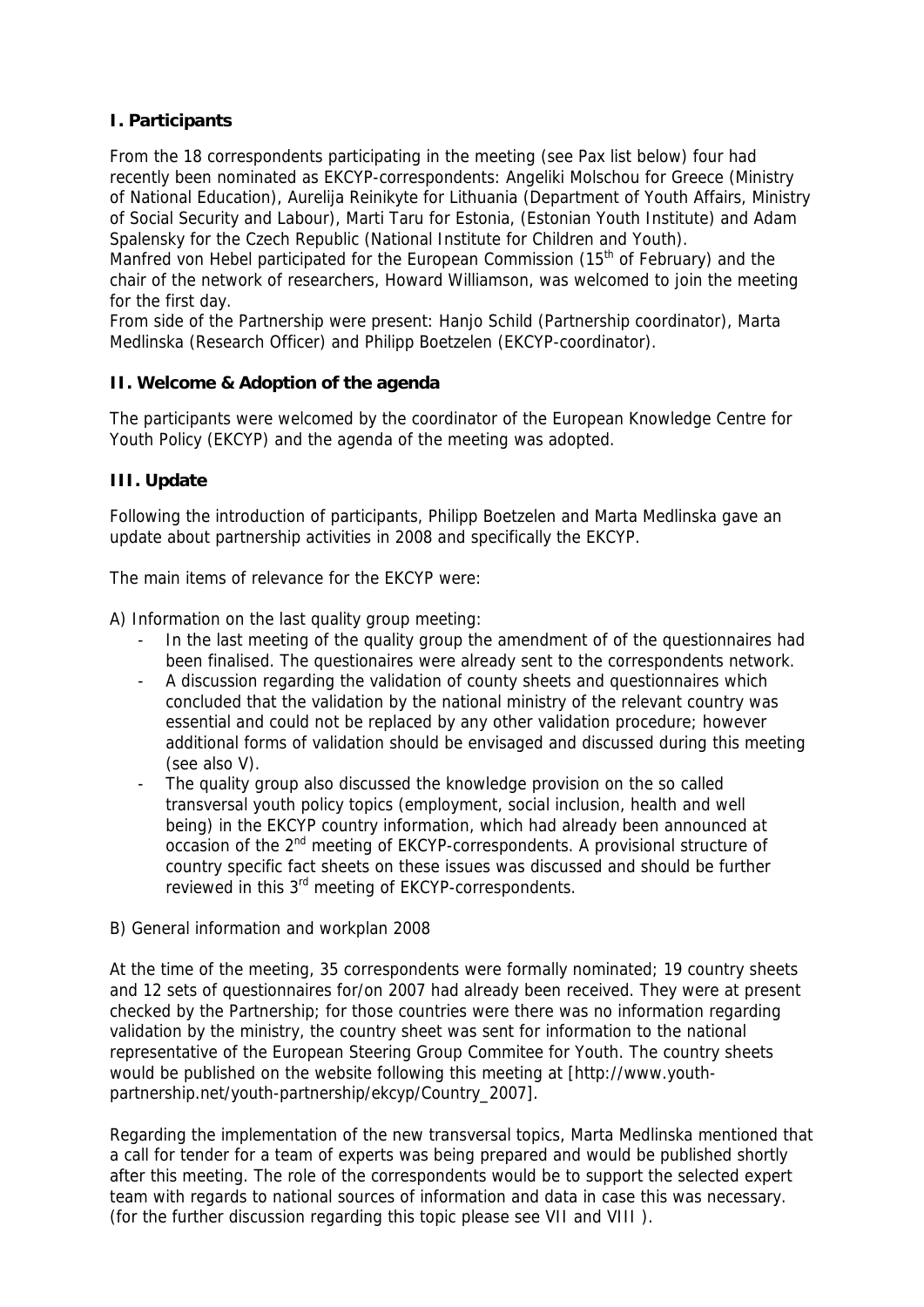C) Role of the Partnership networks in the field of research

Following mentioning by Marta Medlinska of the last network meeting of the *network of* experts on youth research and information or reaserchers network, Howard Williamson, the chair of this network, adressed the difference regarding role and self-conception of both, the EKCYP- and the researchers network. Whereas the role of the EKCYP-network is very obvious and concrete (contributing to knowledge provision on the EKCYP), the role of the other network is not linked to a common task and therefore less obvious. For HW the researcher's network should contribute to the knowledge provision on the EKCYP but it's raison d'être should not be limited to this contribution. He sees the need for a further discussion on the role and cooperation of both networks. The Partnership team proposed that this should be done at ocasion of a joint session of both networks during the next annual meeting in October.

# **IV. Communication strategy for the revised EKCYP**

Background: During the first correspondents meeting in September 2006 it had been agreed to wait with the implementation of a communication strategy until the EKCYP would become more userfriendly and comprehensive. Proposals that had been made at that time included leaflets, posters and web links on webpages with similar contents.

With the new partnership web-portal being online now, the awareness of potential users should be raised by any appropriate means.

In the discussion round, the following proposals were made from side of the EKCYPcoorrespondents:

Manfred Zentner proposed that a Newsletter could be produced by the EKCYPcorrespondents raising awareness on their duties and on the EKCYP. He added that in the case of Austria information on the EKCYP was mainly spread through personal communication. For Romania, Sorin Mitulesco mentioned a brochure translated into Romanian as a potential communication tool. A recommendation by the European Commission would be a necessary means to have the brochure translated by the national authorities.

Alexandra Moreira proposed that the EKCYP should be advertised on the national youth portals (in many cases the correspondent works for or in close connection to the national youth institute) or the national organisation of the correspondent. Also a fact sheet on the EKCYP explaining it's potential was suggested as a potential ressource for communication.

From side of the Partnership it was stated, that in case there was a version of the country sheet in the national language this should also be made available on the EKCYP. The correspondents were informed that a a new leaflet on the EKCYP was produced in English; for the translation into other languages (exept French and German) no financial means were allocated. Eventually the Partnership could support the national entities in terms of adminstration and propose experts for the translation.

# **V. Recognition of and support for the correspondents (working group results)**

In order to improve the EKCYP correspondents working conditions and hence contribute to the enlargement of data in the section country information of the EKCYP, a number of porposals had already been made at the last correspondents meeting to support the recognition of the national EKCYP-correspondents and raise awareness on their duties. As a follow up, a correspondent's job description (i) has been drafted by the Partnership and an official letter, signed by the Youth directors of both Partnership institutions, is being finalised. Other issues related to the fulfilment of the correspondents task and their recognition are the cooperation on the national level (iii) and the validation of information (ii) provided by the correspondents. Working groups were set up to discuss further developpments on these topics and came to the following conclusions: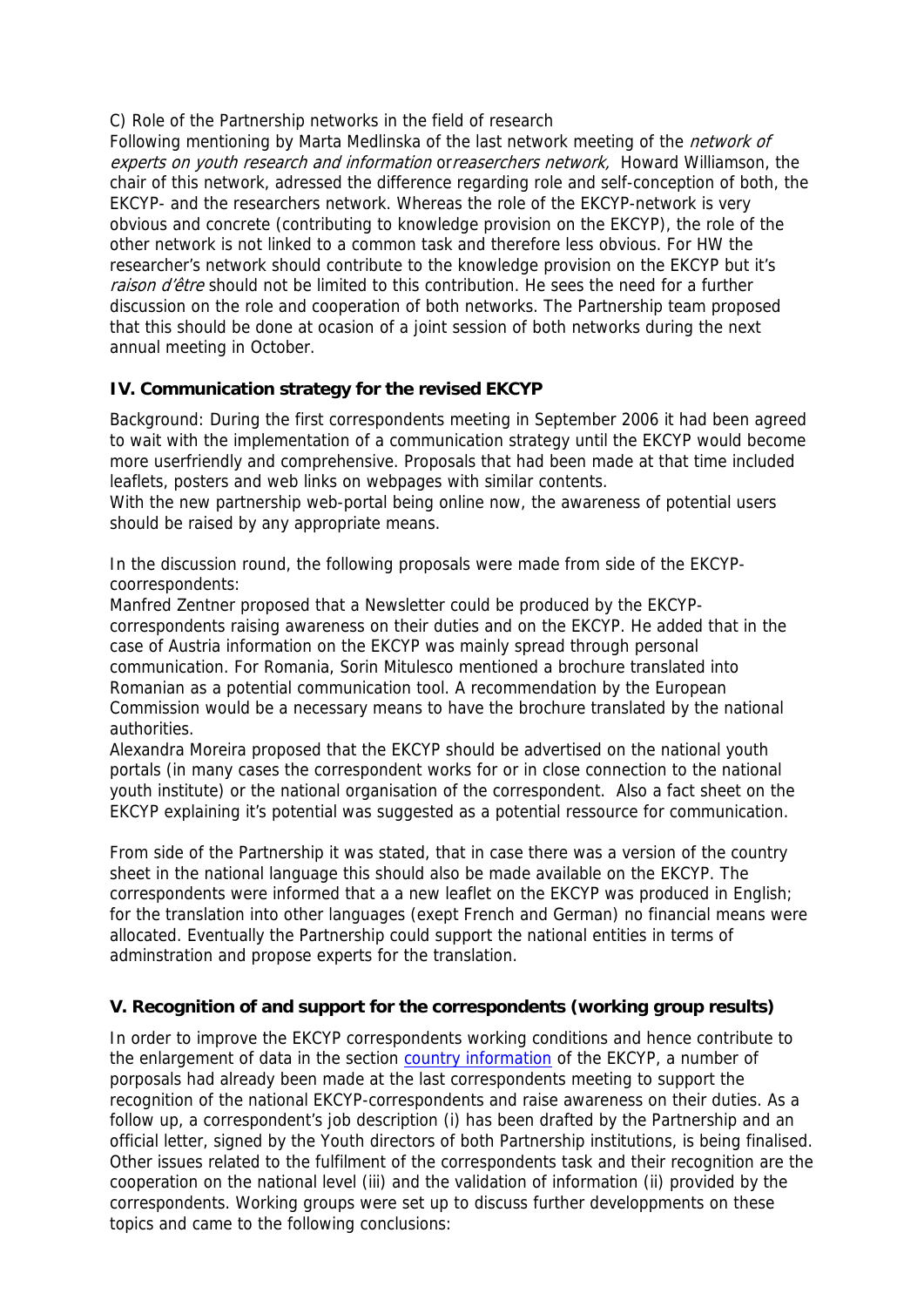Working group i): Feedback on the EKCYP-correspondent's job description: Generally there was an agreement that this document would be useful for the recognition of the EKCYP-correspondents duties. Nevertheless there were some proposals for amendment of the current version of the document:

- a mentioning should be included regarding the responsibility of the nominating institution for the content of the submitted information

- examples should be given regarding the awareness raising on the EKCYP, which is mentioned as a correspondent duty ( for example: via Newsletters, links, presentations etc.) - validation of and responsibility for the quality of questionnaires and country sheets to be

done/taken by the national ministries

- a time span should be given regarding updating of questionnaires (f.i. 4 times a year).

- the contribution to the new transversal topics should be further specified/clarified

Working group ii) Validation of questionnaires

The group concluded that a formal validation for the questionnaires should be given by the national Ministry as the correspondents could not bear responsibility for such a document being made available online and the Partnership was not in the position to judge the data from the national level. However other actors (practitioners, youth councils, youth NGO's, etc.) should have the possibility to give feedback on the information provided by the correspondents through the questionnaires. This information could be given by E-mail directly to the correspondents (a generic E-mail address for each correspondent would be useful and could be displayed on the questionnaire).

It was said, that distinction should be made between validation and evaluation: validation stands for the formal approval of the correspondent's contribution bevore this is put online, whereas evaluation implies a judgement on quality using established quality criteria. A further distinction could be made between validation from a political perspective and a scientific validation. These would not necessarily lead to the same results.

In the discussion following the input of the working group, it was agreed that, in so far as possible, the other tools of the EKCYP should be opened as much as possible for comments of the users. This could be done in case of the section Youth Policy (Background Knowledege) via a dedicated strand in the discussion forum. A link to the discussion forum would be displayed below the thematic chapter and users could comment on the revised Background Knowledge chapters. Other tools however, as the document library for example, have still to be validated by the Partnership upon a set of criteria established by the quality group, as any other form of validation (through interdisciplinary national expert groups or universities) would be to costly and time-consuming.

### Working group iii): Cooperation on the national level

Cooperation on the national level varies from one country to another, starting from the actors involved and depending on the existence of already established networks in the field of youth research. Whereas in Iceland for example actors involved in youth policy and youth research do know each other and work closely together, the political administration in the UK (devolved administration – youth issues dealt with by the national adminstrations of Scotland, Northern Ireland, Wales and England) does complicate the information flow. Therefore it is rather difficult to give general recommendations regarding the enhancement of cooperation with relevant actors on the national level. The working group concluded that solutions for the cooperation on national level would need to be tailormade.

### **VI. Recognition of and support for the correspondents - country visits**

Hanjo Schild gave an update on another element of the support measures for correspondents: During the last meeting of correspondents the Partnership had proposed to support the work of the correspondents and their recognition through bilateral meetings with the ministries and other relevant actors from the national level. This measure was foreseen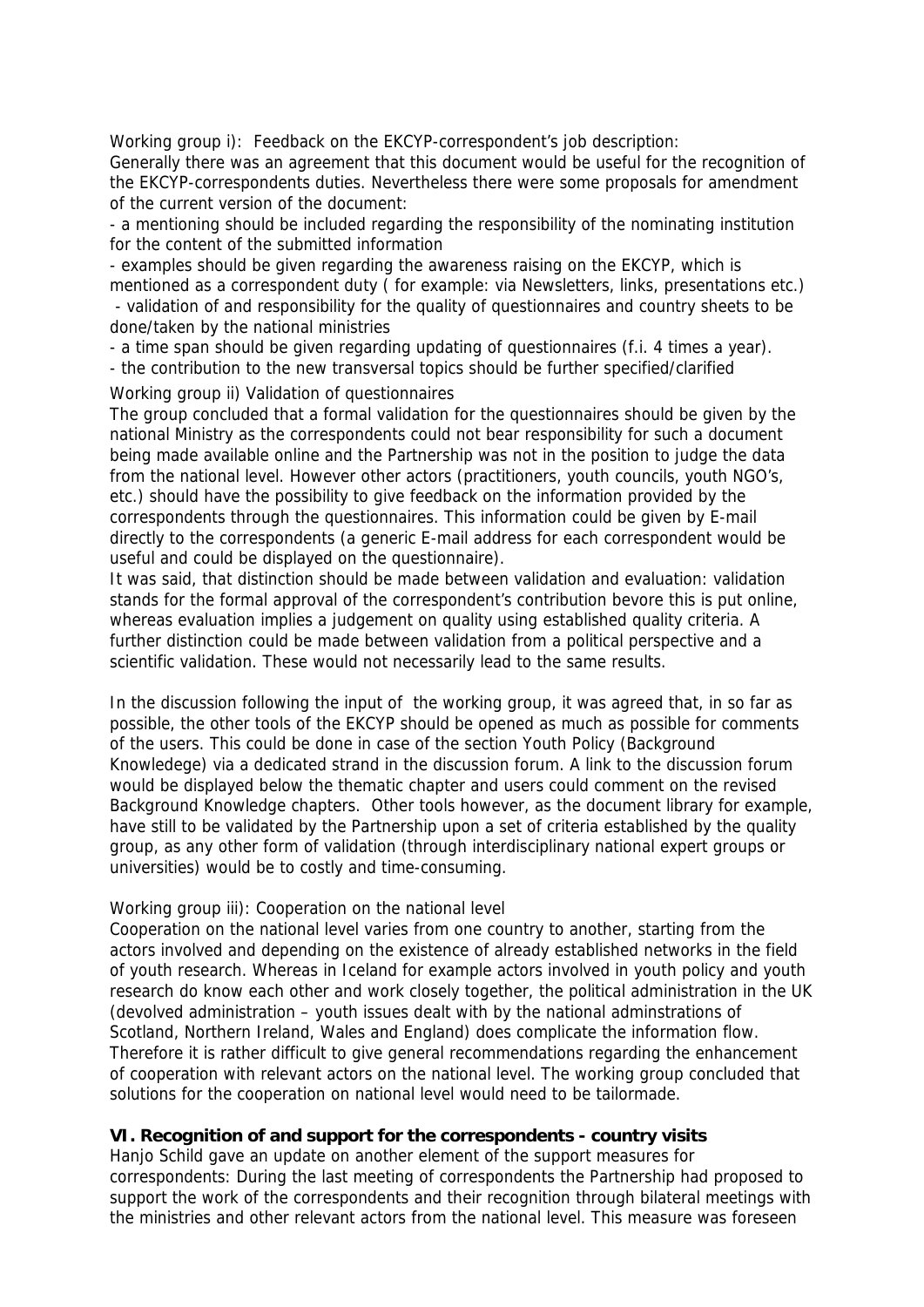for countries which did not provide any or only a few data to the EKCYP. Such a country visit would only be organised upon request of a given country.

For the moment the Partnership did not receicve any request for a country visit. Therefore this offer was again communicated to the participants of the meeting. Philipp Boetzelen added that this measure might be especially helpful for the countries which were not represented by an active correspondent in this meeting.

In the following discussion it was stated that the country visits tend to be perceived as sanctions and would therefore not be embraced by many correspondents. Carolyn Oldfield raised another doubt about this support measure: very often obstacles to the knowledge provision of correspondents, such as availability of data for example, could not be overcome by short term interventions. Hanjo Schild emphasized the positive aspects of the country visits: they are an useful instrument to unravel the situation, identify existing obstacles and discuss criteria for a succesfull knowledge provison.

A variant could be the organistaion of regional workshops in a country where the conditions for knowledge provision through the national correspondent are working well. It would have the advantage that it would not be identified as a sanction but rather as a training offer for enhancement of skills.

# Friday, February 15<sup>th</sup>

#### **VII. Reporting on youth: the political context for the European Commission (Manfred von Hebel)**

Manfred von Hebel gave an outline of the political context on the level of the European Union and explained the interest regarding the knowledge provision on transversal topics as health, social inclusion and employment.

With the Youth Pact adopted in 2005, the relevance of Youth Policy was for the first time perceived at all levels and gained in visibility, also beyond the youth ministries. Taking advantage of the favourable conditions generated by the Youth Pact and the report of the Bureau of European Policy Advisers [Investing in Youth: an empowerment strategy], the DG EAC and DG Employment worked together on a new communication targeting the Promotion of young people's full participation in education, employment and society and taking up relevant points that had been raised in the BEPA report.

Whereas these policy papers explain the Commission's focus on the transversal topics, the reason for the urgency concerning the provision of information on the EKCYP goes back to a proposal regarding the delivery of triannual European Youth Report which was formulated under the German Presidency. This proposal resulted from a growing need to make youth policy more visible on the European level. An evaluation of the European Youth Policy is underway, focussing on the four priority topics of the White Paper and the methodology used for their implementation.

Based on the Member States reports the Commission will provide a summary of the evaluation of the OMC, a communication on the implementation of the objectives on better knowledge of youth and a first European Youth Report in 2009.

Manfred von Hebel concluded that the correspondents are concerned when it comes to the reporting on special themes and might be consulted in the process of reporting. As a first step regarding the provision of knowledge on the transversal topics he would recommend to put together a pool of sources (from national and European level).

In the discussion following Manfred von Hebel's intervention, Howard Williamson objected, that from a conceptual point of view employment was not a transversal topic. Manfred Zentner argued that the time frame forseen for the knowledge provision on the transversal issues was not at all sufficient and that the decision regarding the EKCYP-correspondent''s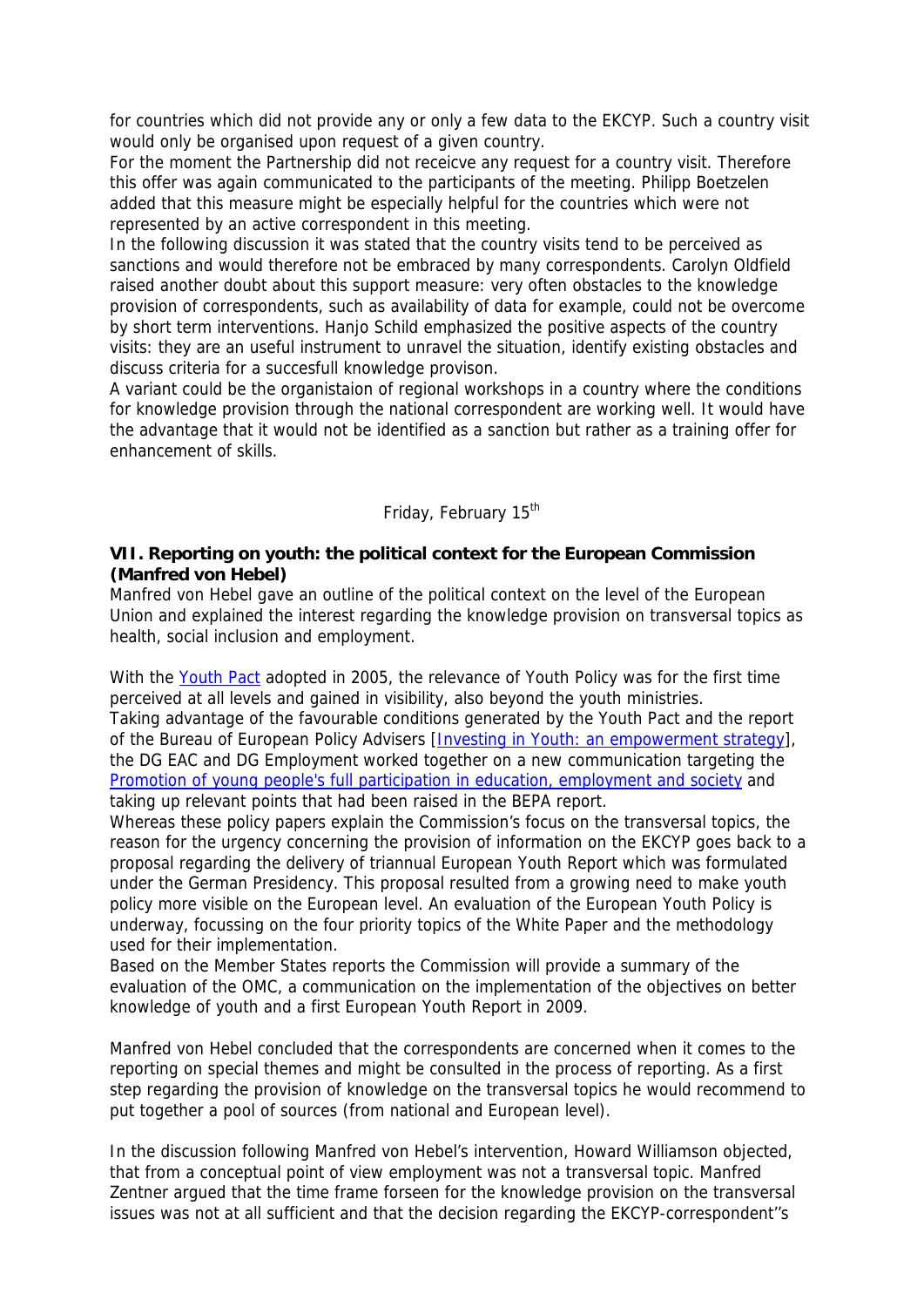involvement in this exercice would need to be taken by the nominating insitution of the correspondent.

Sorin Mitulesco required a further precision regarding the role of the corrrespondents. In his reply, Manfred von Hebel acknolwedged that the time frame was very tight but insisted that some data on the transversal issues had to be provided in the EKCYP before the end of November. With regard to the Council of Europe member states, Hanjo Schild emphasized that the themes social inclusion, employment and well-being were of equal importance for them as also for other countries outside Europe; this is confirmed by the focus of the recent UN-report on youth. It can therefore be seen as a progress that the EU youth policy does shift emphasis from soft topics (e.g. voluntary activities and information) to stronger topics like employment or health.

## **VIII. Working groups on the transversal topics and the new partnership webportal**

Three rotating working groups were built to discuss the proposed draft structure for the collection of data on the transversal topics (groups 1 and 2) and to get an introduction about the new partnership webportal and to register as a user of the web-portal (3).

For the discussion of the proposed draft structure, the following central questions were formulated by Marta Medlinska:

- Adequacy of the structure proposed (for the structure see Annex 1)
- Availability of ressources for the topics proposed in the structure
- Proposals for organising the cooperation between the correspondents and the contracted experts

The outcomes of the working groups can be resumed as follows:

- adoption of a pragmatic approach in the short run in order to fullfill the tight schedule set by the Commission, i.e. easily accesible data should given the priority in the short term, a further extension of the knowledge provision should be envisaged in the midand long-term.
- as a tool for policy development the information on transversal topics should be balanced between statistical data and qualitative information
- an intermediary approach between availability and usefulness of data is required
- the three topics given in the structure so far (see Annex 1) cannot be clearly separated one from another (e.g. employment is connected to immigration and equal opportunities)
- hard figures concerning equal opportunities (gender, religion or believe) are hardly available

In the following discussion many participants agreed that further comparative studies on the reality of younge people in Europe were needed. Such cross countrys studies would need to be based on translated questionnaires in order to avoid misunderstandings. Jon Sigfussón refered to a project carried out in Iceland consisting of a comparative study that covers 10 European cities. All participants agreed on the importance of making already existing studies visible, not least in the EKCYP.

### **IX. Conclusions**

In his conclusion Hanjo Schild recalled the main results of the meeting (communication strategy, recognition and support of corespondents, data collection on transversal topics) and thanked the correspondents for their active participation.

Manfred von Hebel thanked the correspondents for their engagement and willingness to cooperate regarding the provision of data through the EKCYP and recalled the importance of providing further information on the transversal topics as discussed during the meeting.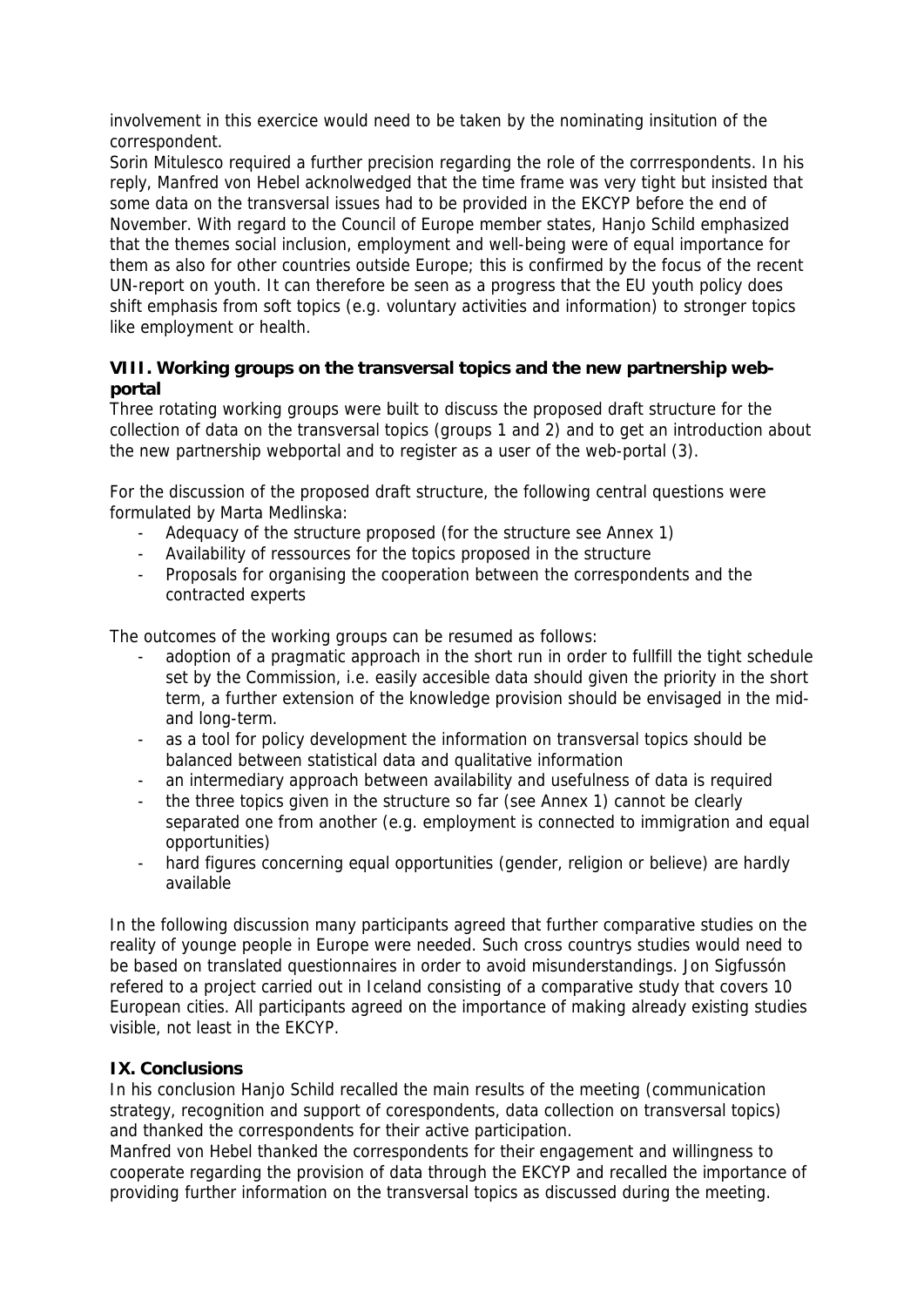# **Proposal for a structure**

# Employment

- 1.1. Employment/Unemployment rate
- 1.2. Types of unemployment
- 1.2.1. Short-term (>6 months)
- 1.2.2. Mid-term (>12 months)
- 1.2.3. long-term (12 Months >)
- 1.3. Types of employment
- 1.3.1 full-time employment
- 1.3.2 part-time employment
- 1.3.3 type of contract (unlimimited, limited)
- 1.3.4 internship/traineeship/apprenticeship
- 1.3.5 temporary staffing ("Interim")
- 1.3.6 self-employed/free lance
- 1.4 Support structures/measures
- 1.4.1 Career Guidance and job information services (career adviser, career centre)
- 1.5 Transition education system to labour market (qualitative) (existing schemes, structures, measures to create or support opportunities for young people to find a job)
- 2. Well-being
- 2.1 Standard of living / poverty (including child poverty)
- 2.1.1 Housing
- 2.1.2 Leisure Time
- 2.2 Family life
- 2.3 Health
- 3. Social inclusion / equal opportunities
- 3.1 gender, religion or belief, racial or ethnic origin, age or sexual orientation, disability
- 3.2 poverty
- 3.3 social subsistence/protection
- 3.4 geographical aspects

#### Annex 1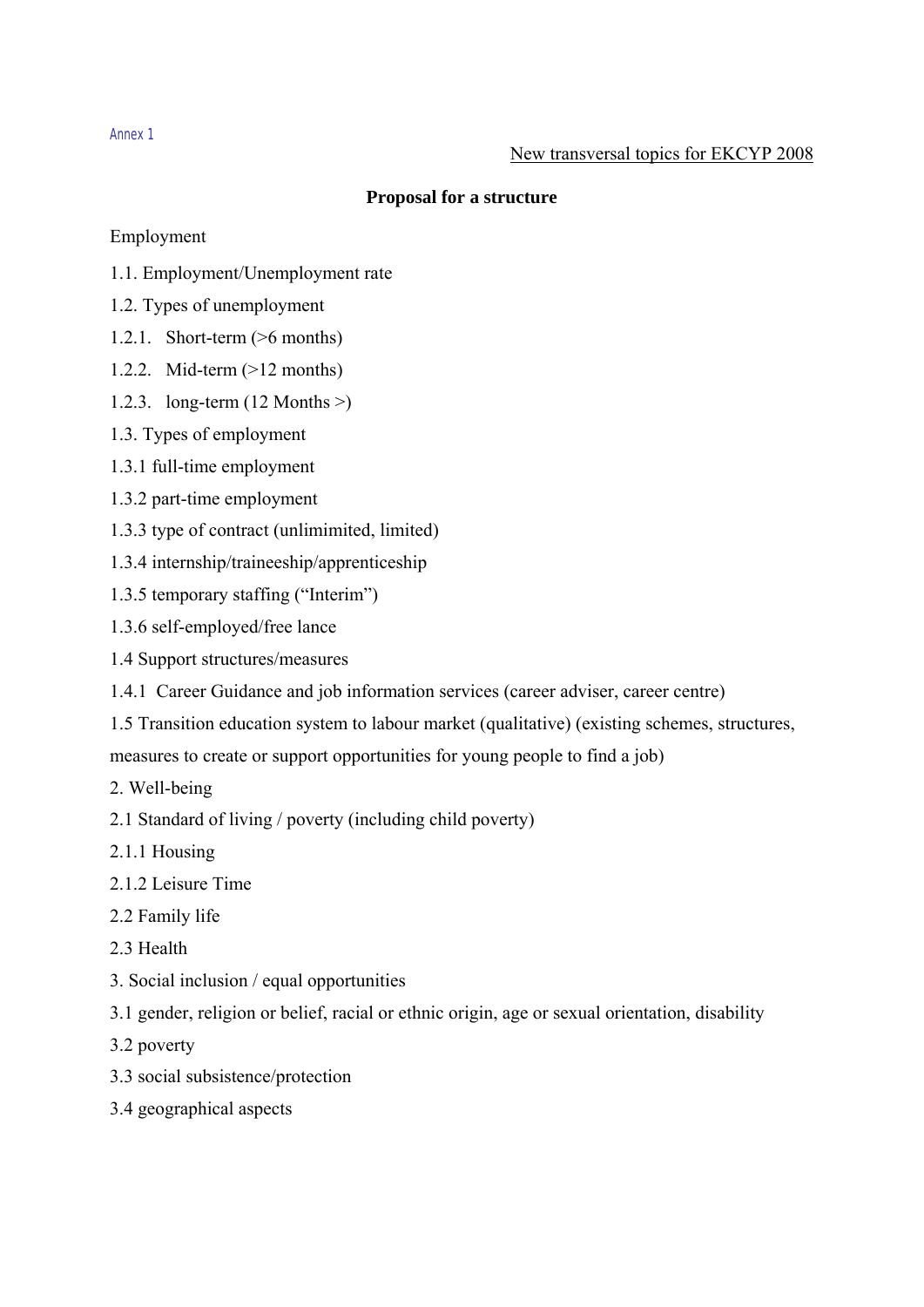

**European Commission and Council of Europe Partnership on Youth** 

# **EUROPEAN KNOWLEDGE CENTRE FOR YOUTH POLICY CORRESPONDENTS**

# **3RD ANNUAL MEETING**

*European Youth Centre Budapest 14-15th of February 2008*

# Programme

**\_\_\_\_\_\_\_\_\_\_\_\_\_\_\_\_\_\_\_\_\_\_\_\_\_\_\_\_\_\_\_\_\_\_\_\_\_\_\_\_\_\_\_\_** 

*.*

*Organised within the Partnership Programme on Youth run by the European Commission and the Council of Europe*

Annex 2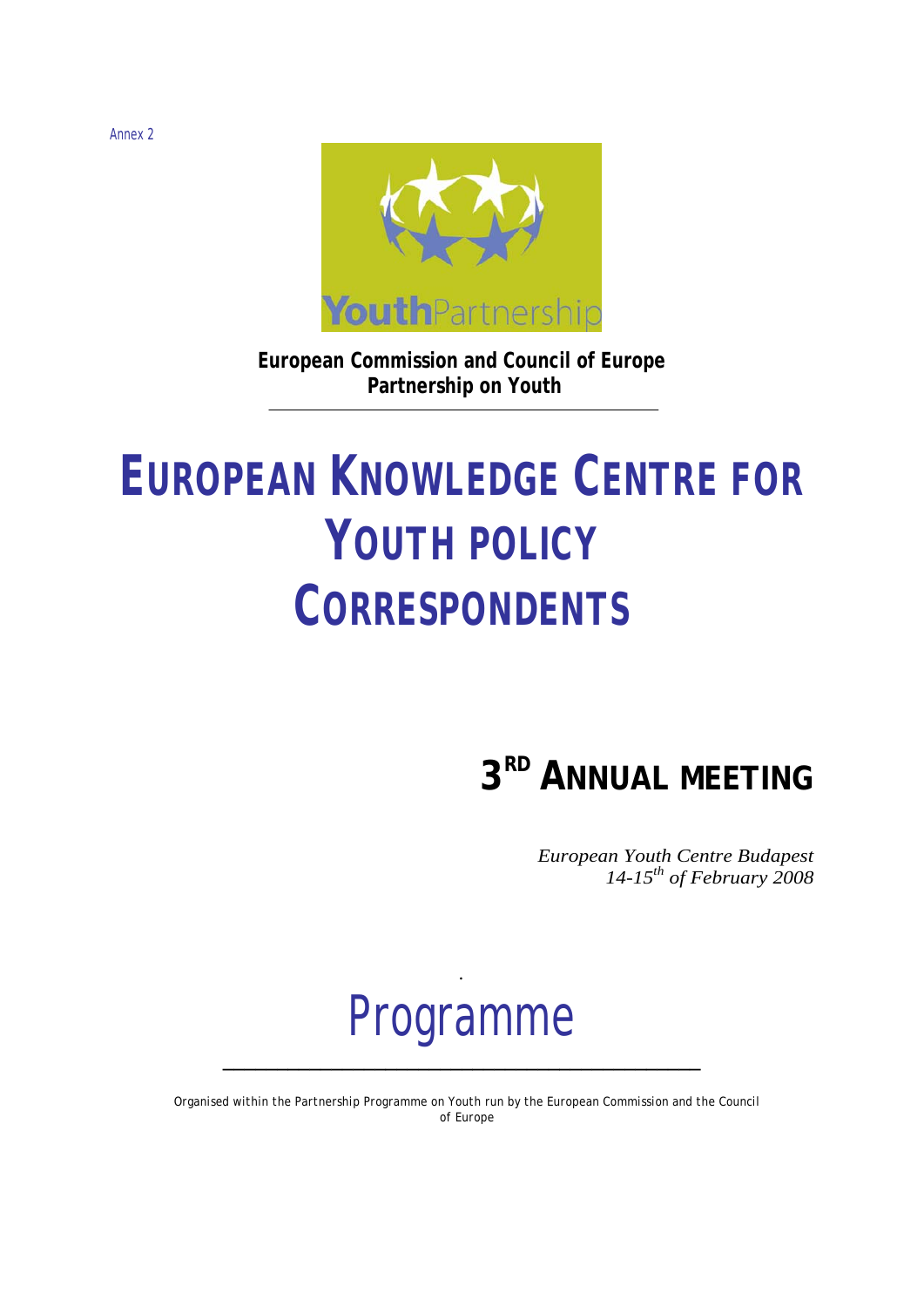### **Thursday, February 14th**

#### 09.30 **Welcome & introduction round Updates about the Partnership activities in 2008 State of play of the questionnaires and country sheets 2007**

#### *11.00 Coffee/tea break*

#### 11.30 **Presentation of the workplan 2008**

- Questionnaires
- Transversal topics

#### 12.15 **Discussion on communication strategies for the revised EKCYP**

#### *13.00 Lunch*

#### 14.30 **Recognition of & support for the correspondents**

- Introduction
- Discussion groups on:
	- correspondents' job description
	- communication on the national level
	- validation of questionnaires

#### *16.00 Coffee/tea break*

#### 16.30 **Recognition of & support for the correspondents cont.**

- Presentation of discussion group results in the plenary

- Country visits: proposals for countries to be visited; discussion on implementation

*19.30 Dinner out* 

#### **Friday, February 15th**

#### 09.00 **Reporting on youth: the political context for the European Commission (***Manfred von Hebel – European Commission***)**

#### 09.30 **Transversal topics**

Clarifications, feedback on the structure, suggestions for sources of information – working groups **Training on the new Partnership Website** – working groups

*(Coffee/tea break is foreseen in between the working groups)*

*13.00 Lunch* 

14.00 **AOB Conclusions** 

#### 15.00 **Closing** and coffee/tea break

15.30 Further planning of country visites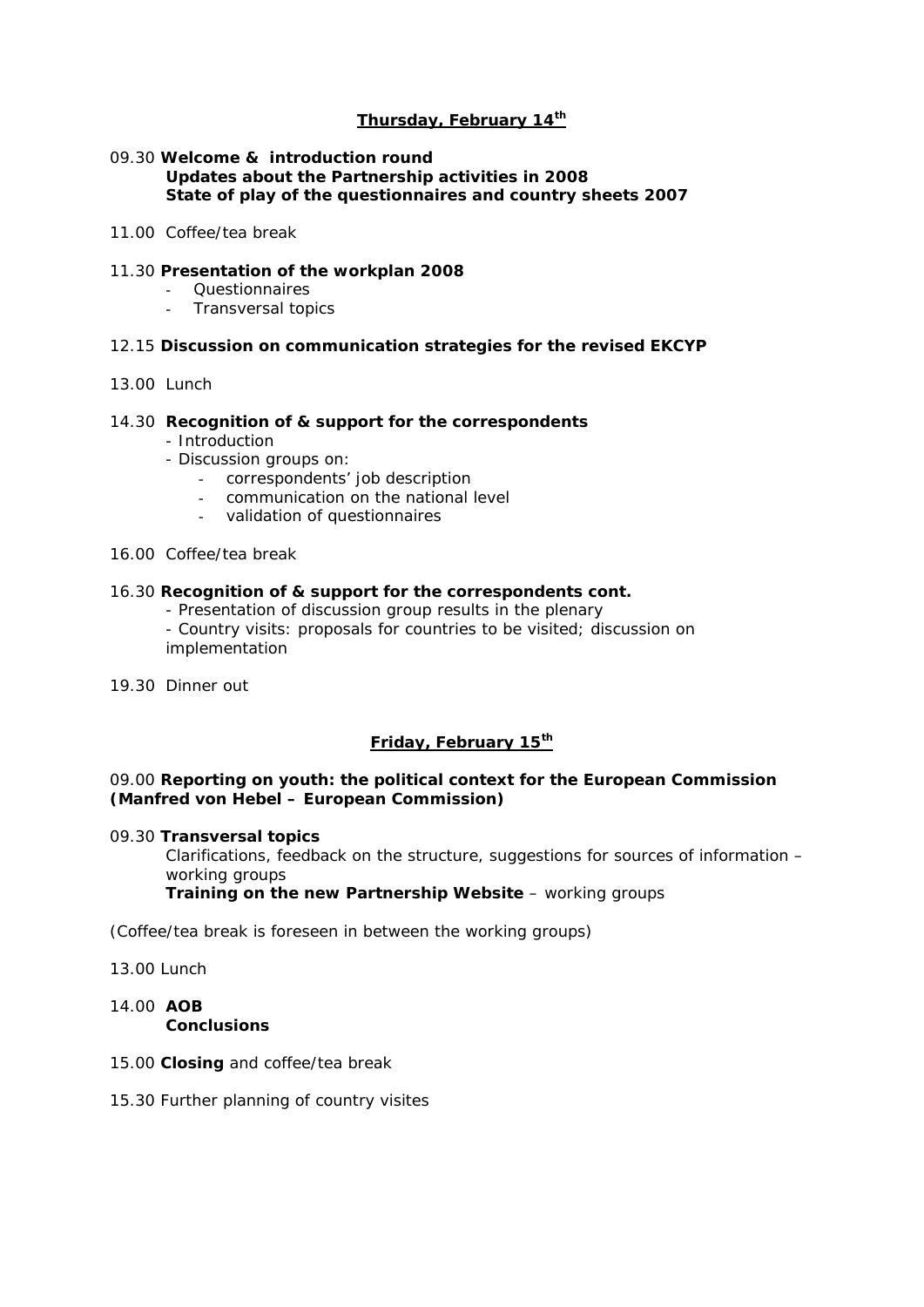

**European Commission and Council of Europe Partnership on Youth** 

# **EUROPEAN KNOWLEDGE CENTRE FOR YOUTH POLICY CORRESPONDENTS**

**3rd annual meeting** 

*European Youth Centre Budapest 14-15 of February 2008* 

**List of Participants \_\_\_\_\_\_\_\_\_\_\_\_\_\_\_\_\_\_\_\_\_\_\_\_\_\_\_\_\_\_\_\_\_\_\_\_\_\_\_\_\_\_\_\_** 

Annex 3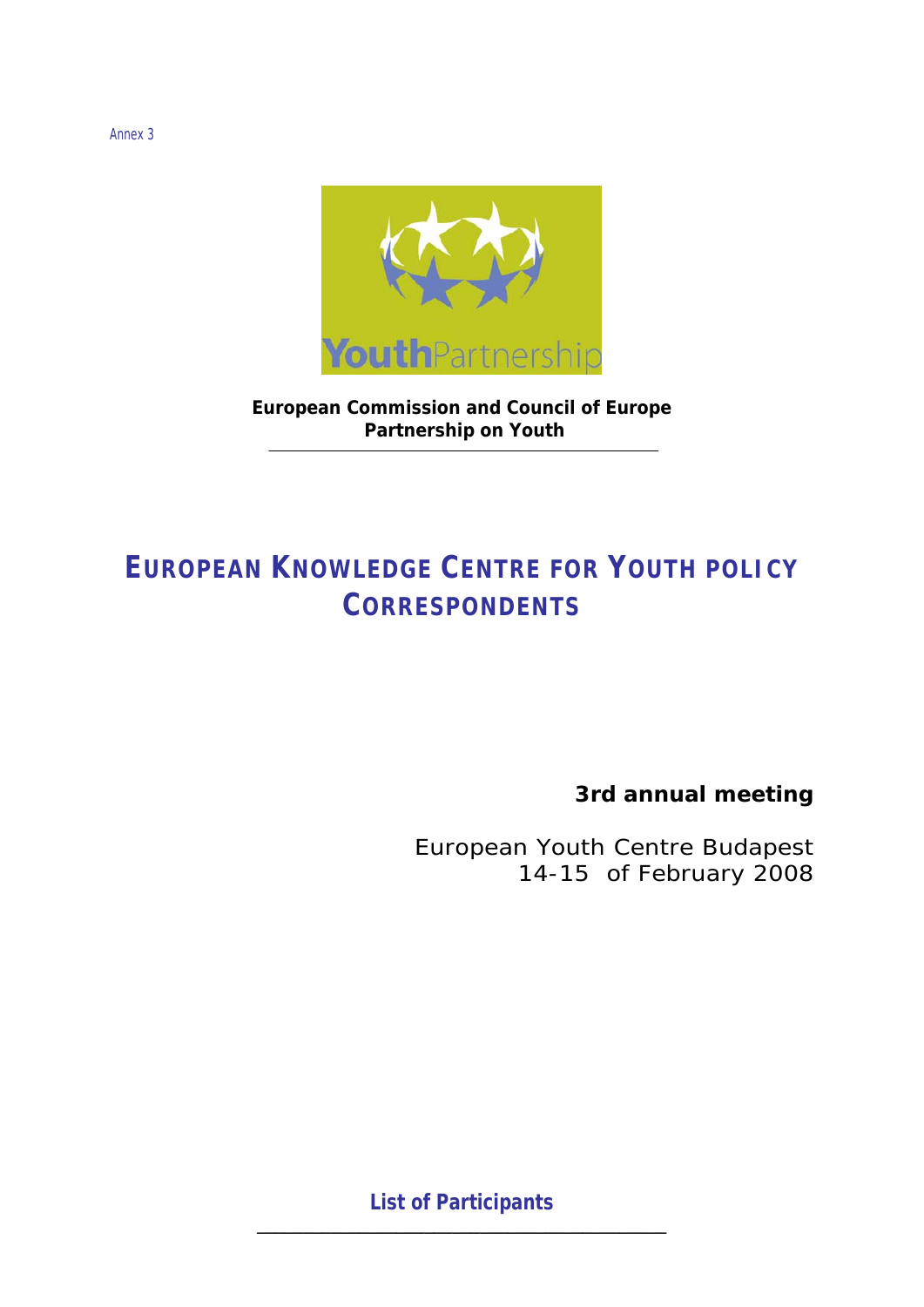# *AUSTRIA*

#### **Mr Manfred ZENTNER**

Institut fuer Jugendkulturforschung und Kulturvermittlung Alserbachstraße 18 1090 Vienna Tel:  $+43$  1 595 25 66  $Fax: +431595256620$ E-mail: [mzentner@jugendkultur.at](mailto:mzentner@jugendkultur.at)

### *BELGIUM (Flemish Community)*  **Mr Tom BOONAERT**

Universiteit Gent- Ghent University H. Dunantlaan 2 B- 9000 Gent Tel: + 0032-09/264.64 02  $Fax: +0032-09/264.64.93$ E-mail: tom.[boonaert@ugent.be](mailto:boonaert@ugent.be)

# *CZECH REPUBLIC*

**Mr Adam SPALENSKY**  NIDM Na Porici 12 Praha 1 115 30 E-mail : [adamspalensky@seznam.cz](mailto:adamspalensky@seznam.cz)

# *ESTONIA*

**Mr Marti TARU**  Estonian Youth Institute Uus-Sadama 5 U-653 Tallinn 10120 E-mail : [marti@iiss.ee](mailto:marti@iiss.ee)

## *FRANCE*

#### **Mr. Jean-Claude RICHEZ**

Institut national de la Jeunesse et de l'Education populaire (INJEP) 11, rue Paul Leplat F-78160 Marly-le-Roi Tél  $\cdot$  +33 1 39 17 27 60 Fax : +33 1 39 17 27 65 e-mail: [richez@injep.fr](mailto:richez@injep.fr) 

# *GERMANY*

#### **Ms Susanne KLINZING**

International Youth Exchange and Visitors' Service of the Federal Republic of Germany (IJAB) Godesberger Allee 142-148 53175 Bonn Tel: +49 228 9506-113 E-mail: [klinzing@ijab.de](mailto:klinzing@ijab.de)

#### *GREECE*

**Ms Angeliki MOSCHOU**  Department of International Cooperation General Secretariat for Youth 417 ACHARNON st. 111 43 ATHENS

E-mail: a[.moschou@neagenia.gr](mailto:moschou@neagenia.gr)

# *ICELAND*

**Mr Jón SIGFUSSON**  Reykjavik University Ofanleiti 2 103 Reykjavik Tel: + 354 599 6431 E-mail: [jon@rannsoknir.is](mailto:jon@rannsoknir.is)

# *IRELAND*

**Mr Maurice DELVIN**  Centre for Applied Social Studies -

National University Apt 37, 125 Francis Street 8 Dublin E-mail : maurice[.devlin@nuim.ie](mailto:devlin@nuim.ie)

#### *LATVIA*

**Ms Ilze Trapenciere**  Institute of Philosophy and Sociology STABU 40 - 10 LV1011 RIGA Tel: + 371 26801034 Fax: + 371 7210806 E-mail: Ilze.[trapenciere@sociology.lv](mailto:trapenciere@sociology.lv)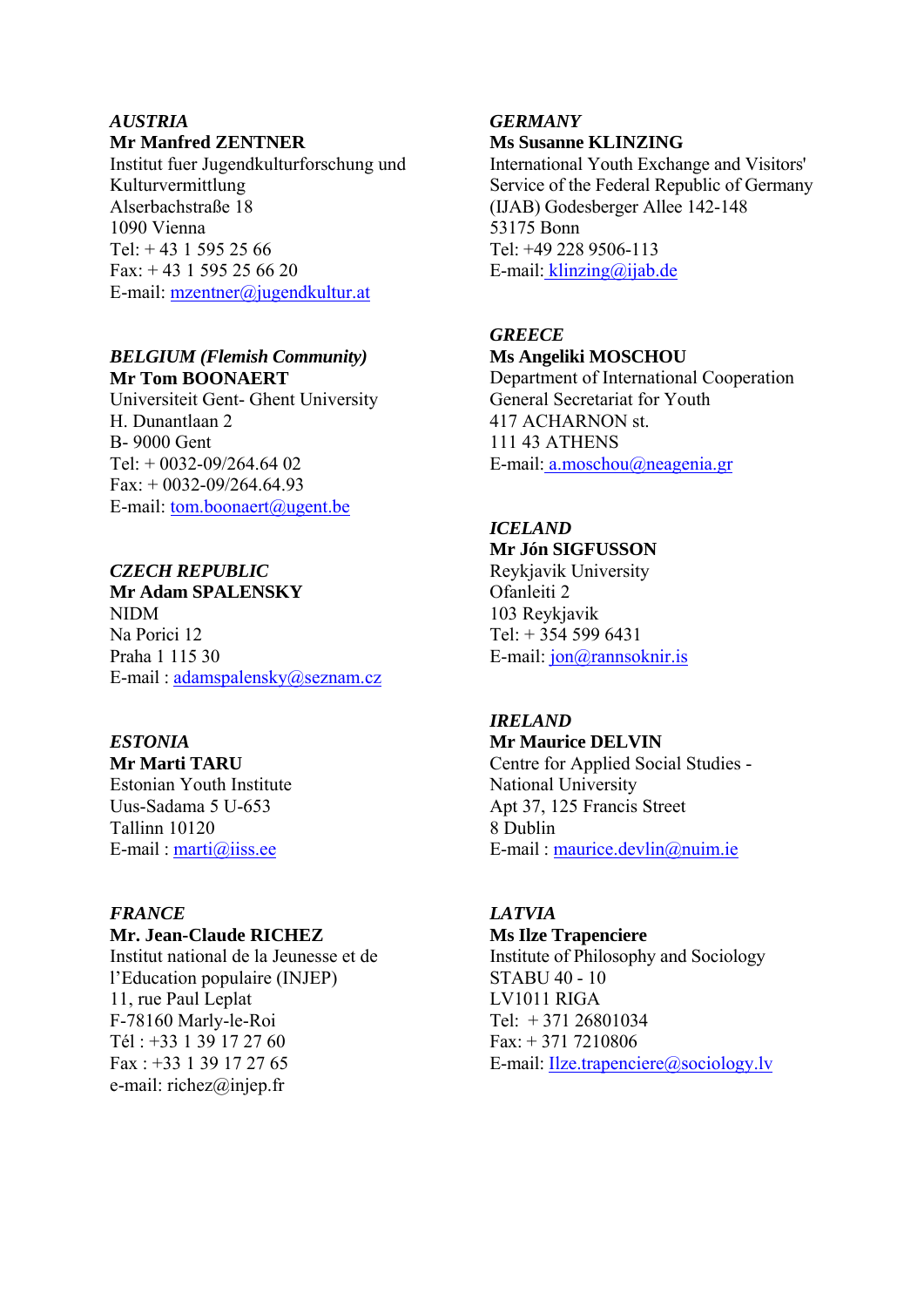# *LITHUANIA*

#### **Ms Aureliya REINIKYTE**

Department of Youth Affairs under Ministry of Social Security and Labour Gedimino ave. 37 LT-01109 Vilnius E-mail: a[.reinikyte@jrd.lt](mailto:reinikyte@jrd.lt)

# *NORWAY*

## **Mr Cay GJERUSTAD**

NOVA Norwegian Social Research Norway National Institute for Social Research Maridalsveien 60 458 OSLO Tel: 22 54 12 00 (switchboard) E-mail: cay.[gjerustad@nova.no](mailto:gjerustad@nova.no)

# *PORTUGAL*

# **Ms Alexandra MOREIRA**

Instituto Português da Juventude Av. Liberdade, 194 7.º andar 1269-051 Lisboa Tel: + (351) 3179426 Fax: +(351) 21 317 92 09 E-mail : [amoreira@juventude.gov.pt](mailto:amoreira@juventude.gov.pt)

## *ROMANIA*

**M. Sorin Mitulescu**  National Authority for Youth Strada Vasile Conta nr. 16, Sector 2, **Bucuresti** Romania e-mail: sorin[.mitulescu@ansitromania.ro](mailto:mitulescu@ansitromania.ro)

# *SERBIA*

**Ms Tamara NIKOLIC**  Sector for Youth Ministry for Youth and Sport Boulevard Mihaila Pupina 2 Belgrade E-mail: tamara.[nikolic76@gmail.com](mailto:nikolic76@gmail.com)

#### *SLOVAK REPUBLIC*  **Ms Jana MIHALIKOVA**

Ministry of Education of the Slovak Republic e-mail : [mihalikova@iuventa.sk](mailto:mihalikova@iuventa.sk)

#### *UNITED KINGDOM*  **Ms Carolyn OLDFIELD**

National Youth Agency Eastgate House 19-23 Humberstone Road Leicester LE5 3GJ. Tel: 0116 242 7467 Fax 0116 242 7444 e-mail: [carolyno@nya.org.uk](mailto:carolyno@nya.org.uk)

### **European Commission**

European Commission Directorate General for Education and **Culture** Directorate D, Unit 1 Office Mado 18/22 B-1049 Brussels Tel: + 32-2-296.39.44 (direct phone) Fax: +32-2-299.40.38

# **Manfred VON HEBEL**

Manfred.VON-[HEBEL@ec.europa.eu](mailto:HEBEL@ec.europa.eu)